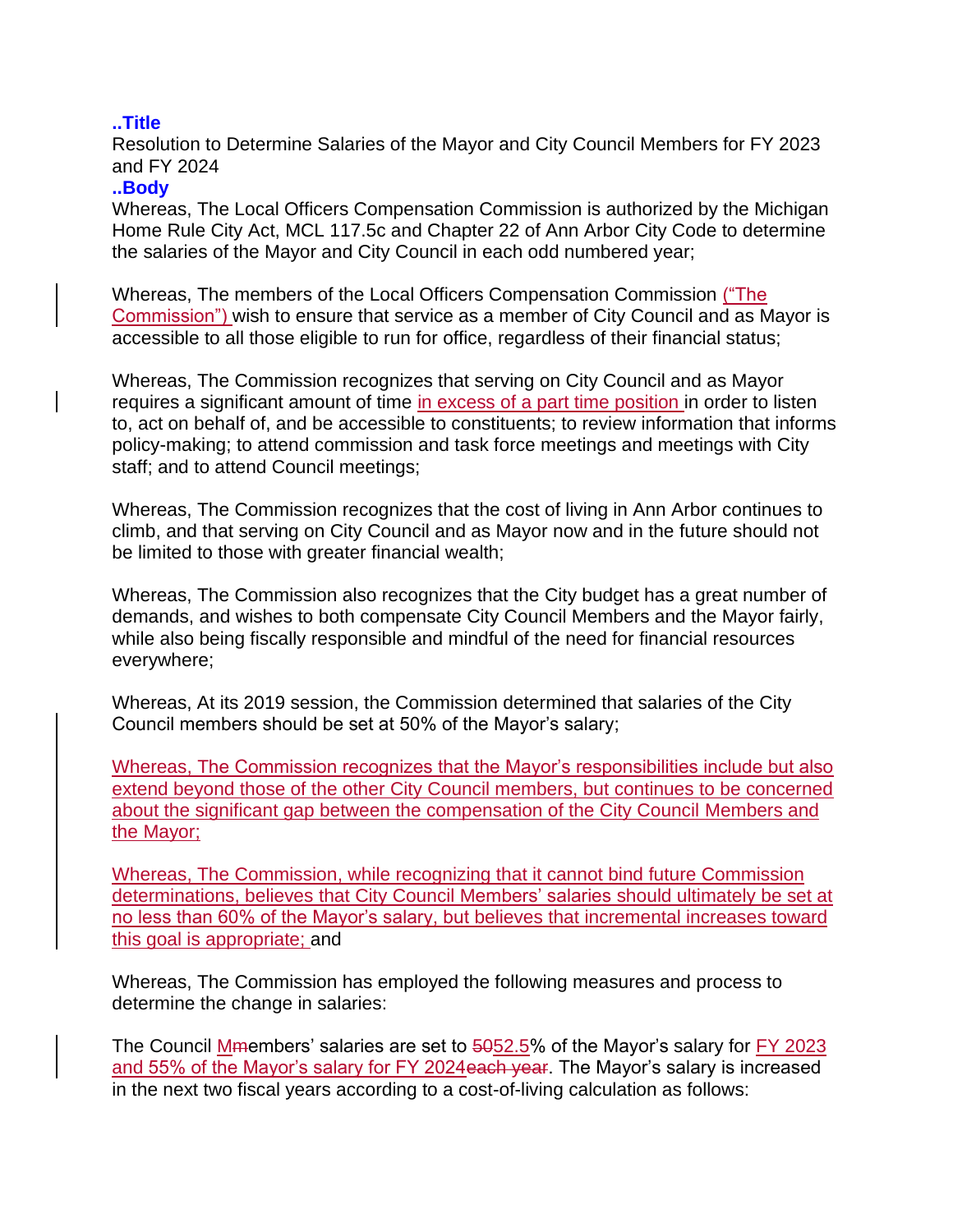The increase in salaries for each fiscal year is equal to the average of the annual percent change in CPI for the fiscal years July 2019-July 2020 and July 2020-July 2021 for the year-2020 and the annual percent change in City nonunion employee compensation for the years 2020 and 2021.

July 2019-July 2020 CPI change  $=$  1.0% July 2020-July 2021 CPI change  $=$  5.4% City nonunion wage change  $2020 = 0\%$ City nonunion wage change  $2021 = 3\%$ Average percent change (1.0%+5.4%+0%+3%)/4 = 2.4%

The percent change in CPI from December 2019 to December 2020 is 1.4%.The CPI used is the U.S. CPI-U (U.S.; all items; base  $1982-1984 = 100$ ; non-seasonally adjusted) published by the federal Bureau of Labor Statistics.

The percent change in City nonunion employee compensation for 2020 is 0%.

The average of the CPI and City nonunion compensation is therefore  $(1.4\% + 0\%)/2 =$  $0.7\%$ .

RESOLVED, That the Local Officers Compensation Commission of the City of Ann Arbor, in its 2021 session, determines the following salaries for the Mayor and Council members of the City of Ann Arbor:

Mayor:

| Current FY 2022 salary:              | \$47,452.63                 |             |
|--------------------------------------|-----------------------------|-------------|
| FY 2023 salary (start July 1, 2022): | $$47,452.63 \times 1.007 =$ | \$47,784.80 |
| FY 2024 salary (start July 1, 2023): | $$47,784.80 \times 1.007 =$ | \$48,119.29 |
| FY 2023 salary (start July 1, 2022): | $$47,452.63 \times 1.024 =$ | \$48,591.49 |
| FY 2024 salary (start July 1, 2023): | $$48,591.49 \times 1.024 =$ | \$49,757.69 |

Council members (10 members):

| Current FY 2022 salary:<br>(50% of Mayor's FY22 salary)                | \$23,726.32                |             |
|------------------------------------------------------------------------|----------------------------|-------------|
| FY 2023 salary (start July 1, 2022):                                   | $$47,784.80 \times .5 =$   | \$23,892.40 |
| FY 2024 salary (start July 1, 2023):                                   | $$48,119.29 \times .5 =$   | \$24,059.65 |
| FY 2023 salary (start July 1, 2022):<br>(52.5% of Mayor's FY23 Salary) | $$48,591.49 \times .525 =$ | \$25,510.53 |